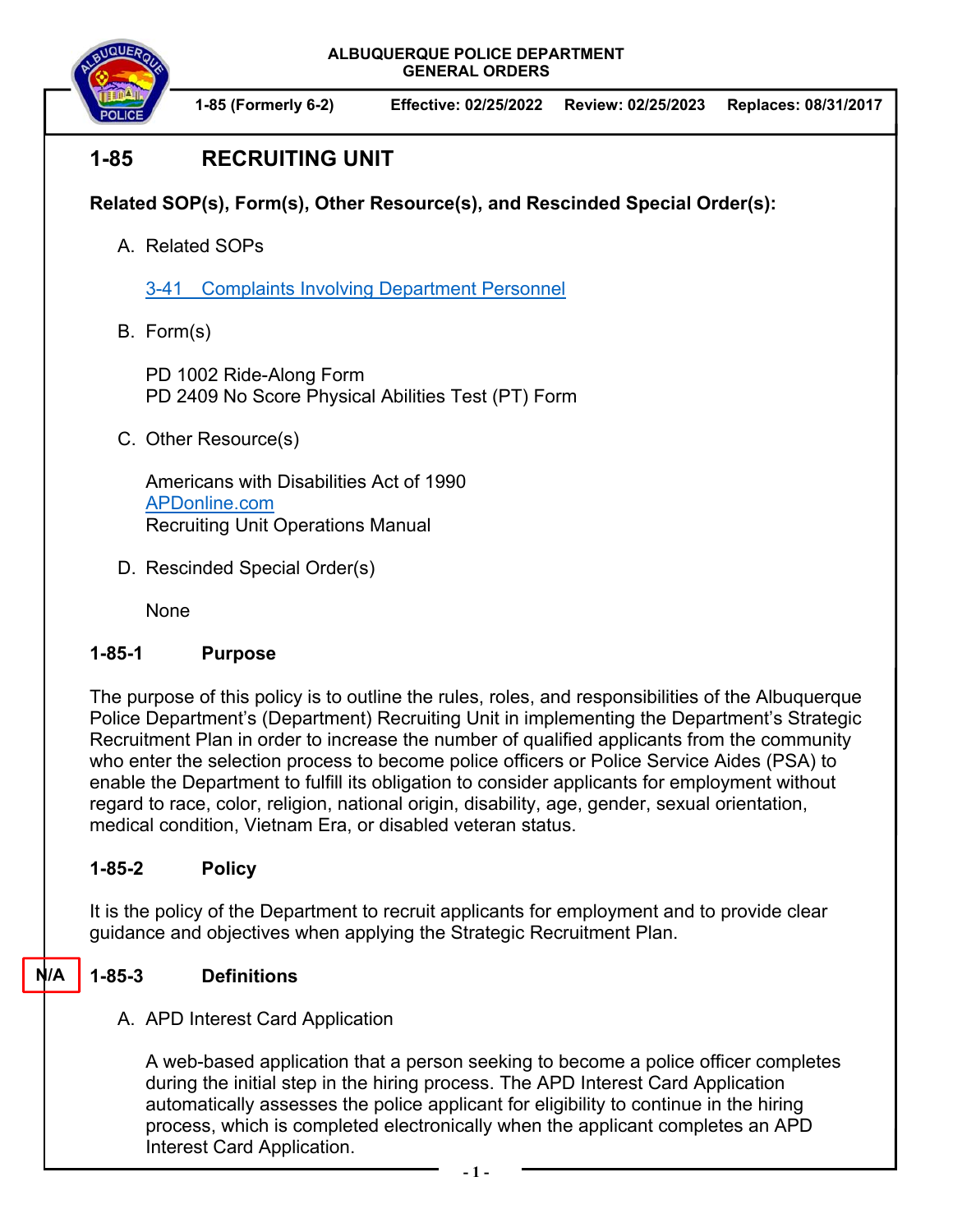

**1-85 (Formerly 6-2) Effective: 02/25/2022 Review: 02/25/2023 Replaces: 08/31/2017**

B. Experienced Lateral Police Officer

A state-certified law enforcement officer who has two (2) years' law enforcement experience with a certified law enforcement agency. The police officer's certification may be in state or out-of-state.

C. No Experience Lateral Police Officer

A state-certified law enforcement officer with a minimum of six hundred-and-seventyseven (677) hours of law enforcement or military police training. The police officer's certification may be in state or out-of-state.

D. Police Applicant

An individual who has submitted an APD Interest Card Application through APDonline.com, who meets all eligibility criteria listed on the website, and who is qualified to select a test date.

E. Police Service Aide (PSA)

A civilian Department position that assists sworn personnel in fulfilling and responding to non-critical calls that do not necessitate a response by sworn personnel.

F. Recruiting Unit Supervisor

A sworn or civilian Department employee who, if sworn, holds the rank of Sergeant or above, or who, if civilian, holds the position of Director.

G. Strategic Recruitment Plan

A plan that includes consulting with community stakeholders to develop strategies and communicating through social media platforms to attract a broad pool of qualified police applicants from diverse groups within the community. A detailed plan with clear goals, objectives, and action items can be found in the Recruiting Unit Operations Manual.

#### **1-85-4 Recruiting Unit Responsibilities 7**

- A. The Recruiting Unit Supervisor shall:
	- 1. Oversee the daily operations of the Unit including sworn or any civilian personnel assigned to the Recruiting Unit;
	- 2. Create relationships with community stakeholders in order to gather input and develop strategies to attract a diverse pool of police applicants across all demographics;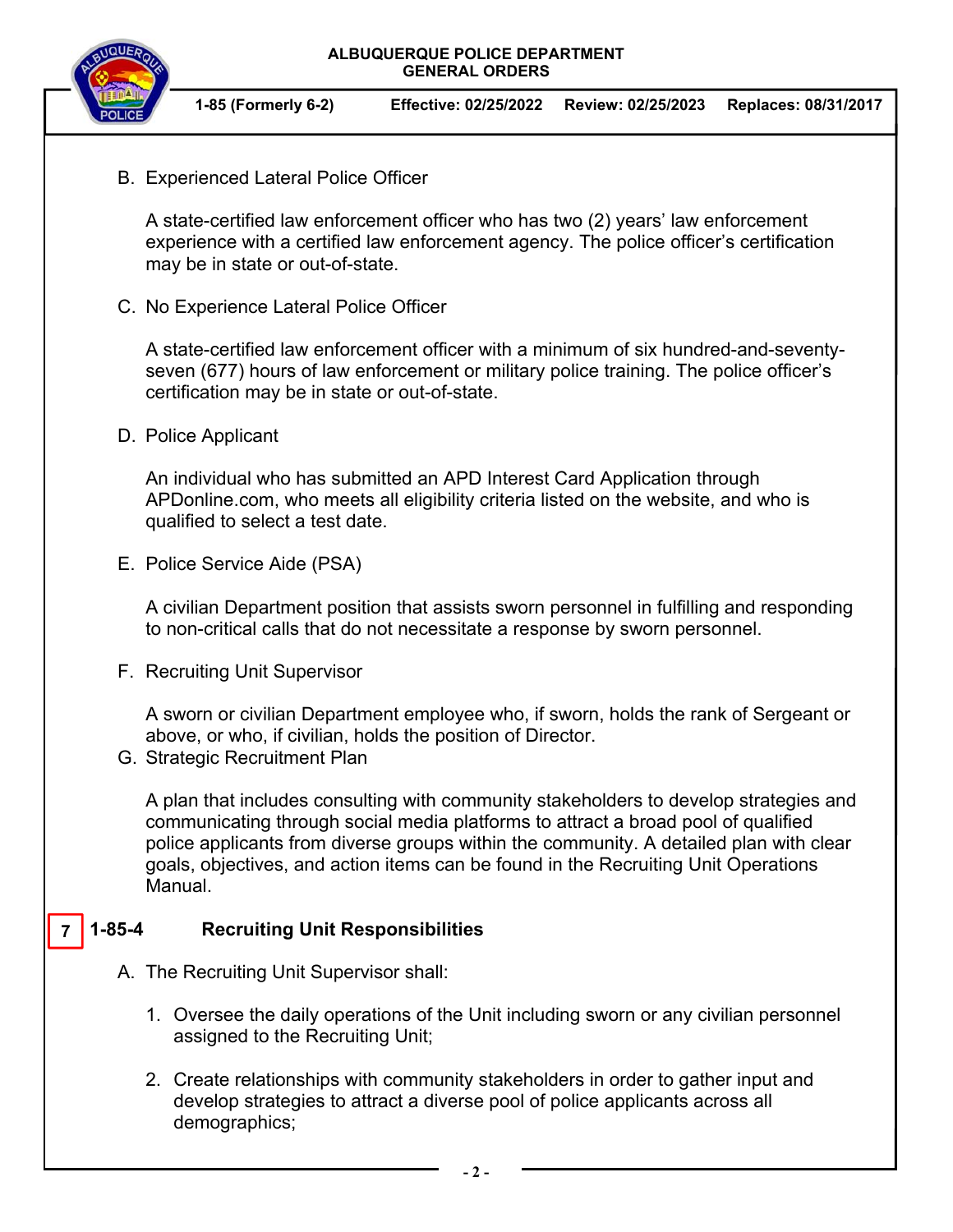

**1-85 (Formerly 6-2) Effective: 02/25/2022 Review: 02/25/2023 Replaces: 08/31/2017**

- 3. Collaborate with Background Investigations Unit personnel; and
- 4. Be knowledgeable about disqualification criteria and steps in the selection process.
- B. The Recruiting Unit Detective shall:
	- 1. Coordinate the Department's application process for any police applicant;
	- 2. Engage with police applicants to provide guidance or assistance with any portion of the testing process, and may provide sample tests for the physical fitness assessment and written exams;
		- a. The Recruiting Unit Detective may offer to review police applicants' document packets for completeness and to answer questions.
		- b. The Recruiting Unit Detective may administer the City of Albuquerque entrance exam, Nelson-Denny exam, physical abilities test, and collect applicants' Personal History Statements (PHS);
	- 3. Attend assigned career fairs, social gatherings, or classes for the purpose of recruiting applicants to the Department;
	- 4. Possess human resources administrative knowledge, as well as knowledge of equal opportunity requirements, and Americans with Disabilities Act (ADA) guidelines as they pertain to recruitment and selection;
	- 5. Maintain relationships with community stakeholders in order to gather input and develop strategies to attract a diverse pool of applicants across all demographics;
	- 6. Organize, maintain, and keep all equipment clean in serviceable condition. Equipment includes, but is not limited to:
		- a. Recruiting Unit display vehicle(s);
		- b. Brochures;
		- c. Tents;
		- d. Posters;
		- e. Monitors;
		- f. Current promotional items;
		- g. Recruiting Mobile Data Terminals (MDT) for display; and
		- h. Any other device, object, or material used by Recruiting Unit personnel.
	- 7. Review the APDonline.com database for police applicants' status on a daily basis;
	- 8. Be familiar with disqualification criteria and steps in the selection process in accordance with the Recruiting Unit Operations Manual;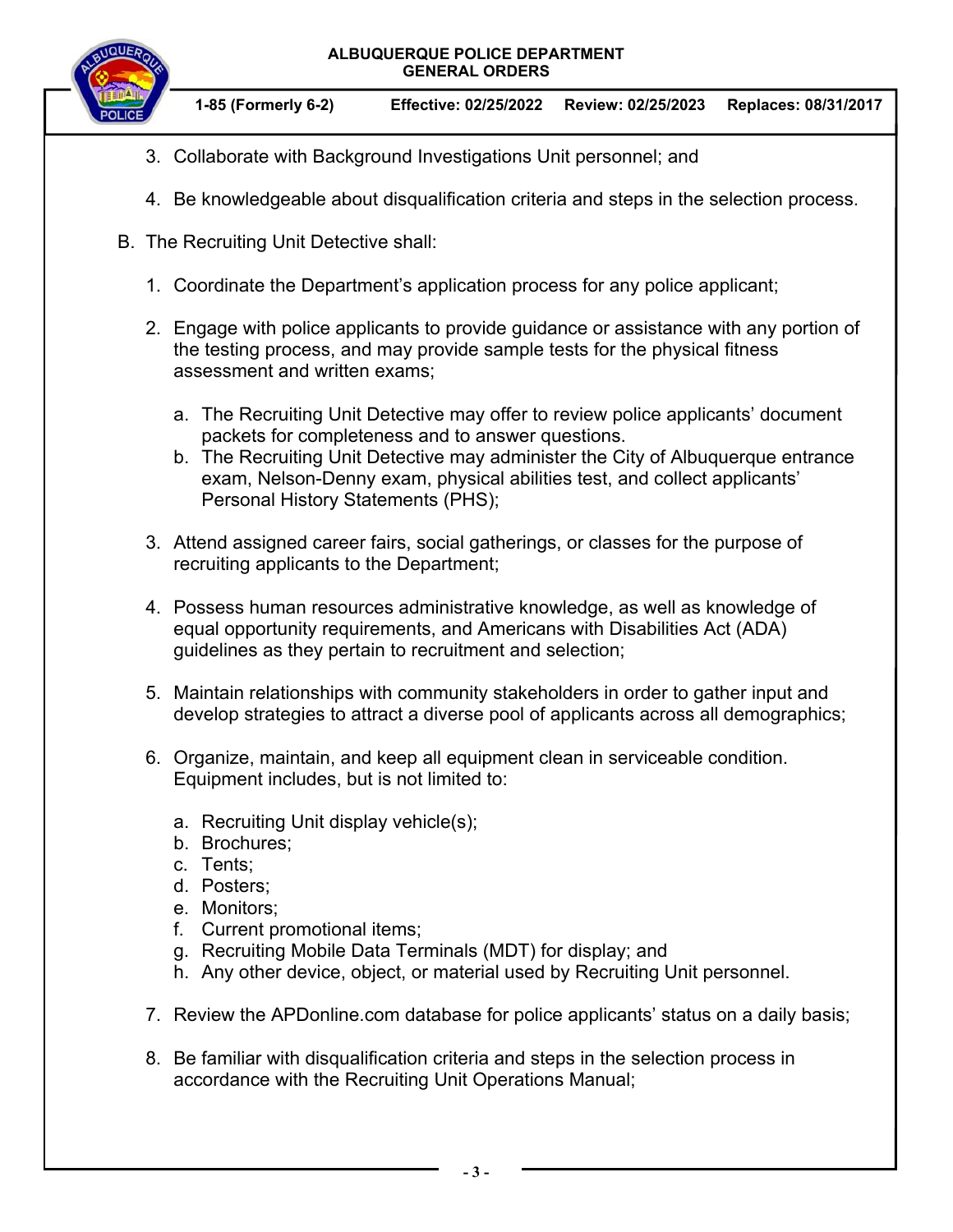

**1-85 (Formerly 6-2) Effective: 02/25/2022 Review: 02/25/2023 Replaces: 08/31/2017**

- 9. On a daily basis, review Recruiting Unit mail, emails, texts, and voice messages and respond to emails or other electronic or written correspondence in a timely manner;
- 10. Maintain all online and social media platforms, including, but not limited to:
	- a. APDonline.com to ensure content reflects the latest and most accurate information; and
	- b. Social media platforms to ensure fresh content is uploaded and respond to messages, as appropriate.
- 11. Be committed to providing strict security and confidentiality of the recruitment and selection process.
	- a. All information obtained by the Recruiting Unit is restricted to authorized personnel and shall only be used and maintained for the purposes outlined in this Standard Operating Procedure (SOP).
	- b. Under no circumstances shall information be released without a court order.
	- c. Strict adherence to established information management and confidentiality procedures are required and mandatory for all personnel involved in the selection process.
	- d. The files shall remain in a secure facility and shall only be accessed by authorized personnel.
	- e. Each full-time employee of the Recruiting Unit shall be required to sign a confidentiality agreement.
		- i. The Recruiting Unit Supervisor shall report all potential violations of Department policy by Recruiting Unit personnel outlined in the confidentiality agreement to the Internal Affairs Professional Standards (IAPS) Division, consistent with SOP Complaints involving Department Personnel.
	- f. Collateral recruiters are prohibited from having access to confidential applicant information and, therefore, are not required to sign a confidentiality agreement.
- C. Recruiting Unit Collateral/Contracted Personnel

Department personnel may assist Recruiting Unit personnel by performing the responsibilities of a Recruiting Unit Detective in a collateral/contracted assignment, at the direction of the Recruiting Unit Supervisor.

- D. The Recruiting Unit Administrative Assistant shall:
	- 1. Answer telephones, take messages when necessary, and/or refer callers to the appropriate recruiter, background investigator, or supervisor;
		- a. If the call is not related to recruiting or backgrounds, the Recruiting Unit Administrative Assistant shall refer the caller to the appropriate agency or unit.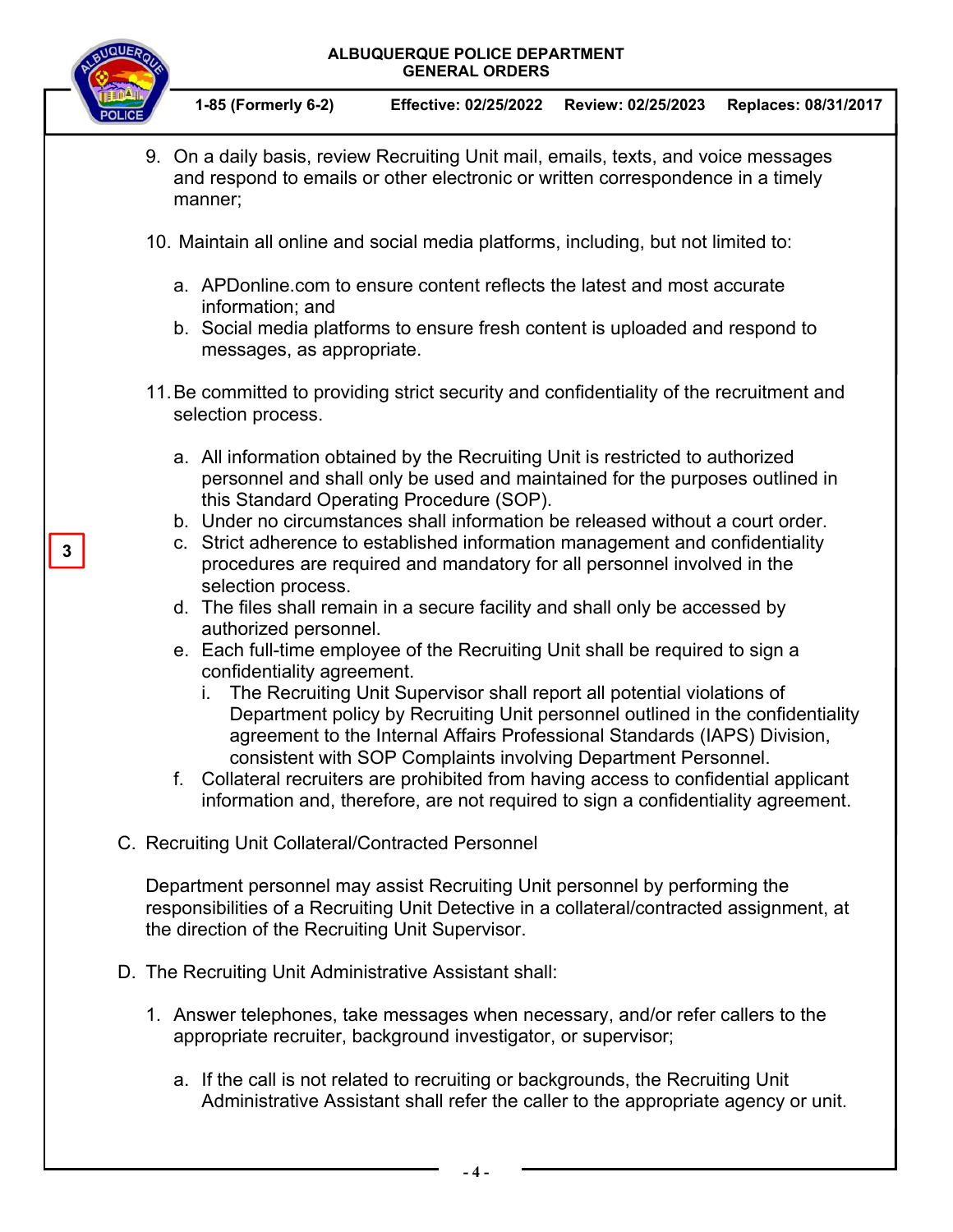

**1-85 (Formerly 6-2) Effective: 02/25/2022 Review: 02/25/2023 Replaces: 08/31/2017**

- 2. Provide only basic information to potential police applicants and shall refer interested police applicants who call-in or show-up in person to a recruiting detective;
- 3. Perform data entry functions or administrative tasks; and
- 4. Perform other duties as assigned by the supervisor of the Recruiting Unit or their designee.
- E. The Academy Division Commander shall determine application deadlines for any upcoming Academy Division classes that are posted on APDonline.com.

#### **1-85-5 Media Recruitment Campaign 7**

- A. Recruiting Unit personnel shall develop a media campaign using multiple media platforms to publicize recruitment efforts.
- B. The annual recruitment campaign includes, but is not limited to:
	- 1. Print and digital advertising;
	- 2. Radio advertising;
	- 3. Television advertising;
	- 4. Printed recruitment information;
	- 5. Sponsoring recruitment job fairs;
	- 6. Attending career and job fairs;
	- 7. Social media; and
	- 8. External online job sites.
- C. Recruitment materials shall include a description of police duties, responsibilities, skills, as well as education and physical requirements.

#### **1-85-6 Community Outreach 7**

A. In order to maximize the Department's recruiting efforts, Recruiting Unit personnel shall develop and maintain contact with community stakeholders and shall exchange recruiting information with outside agencies, such as the New Mexico Department of Workforce Solutions, educational institutions, military placement counselors, and advertising and media personnel.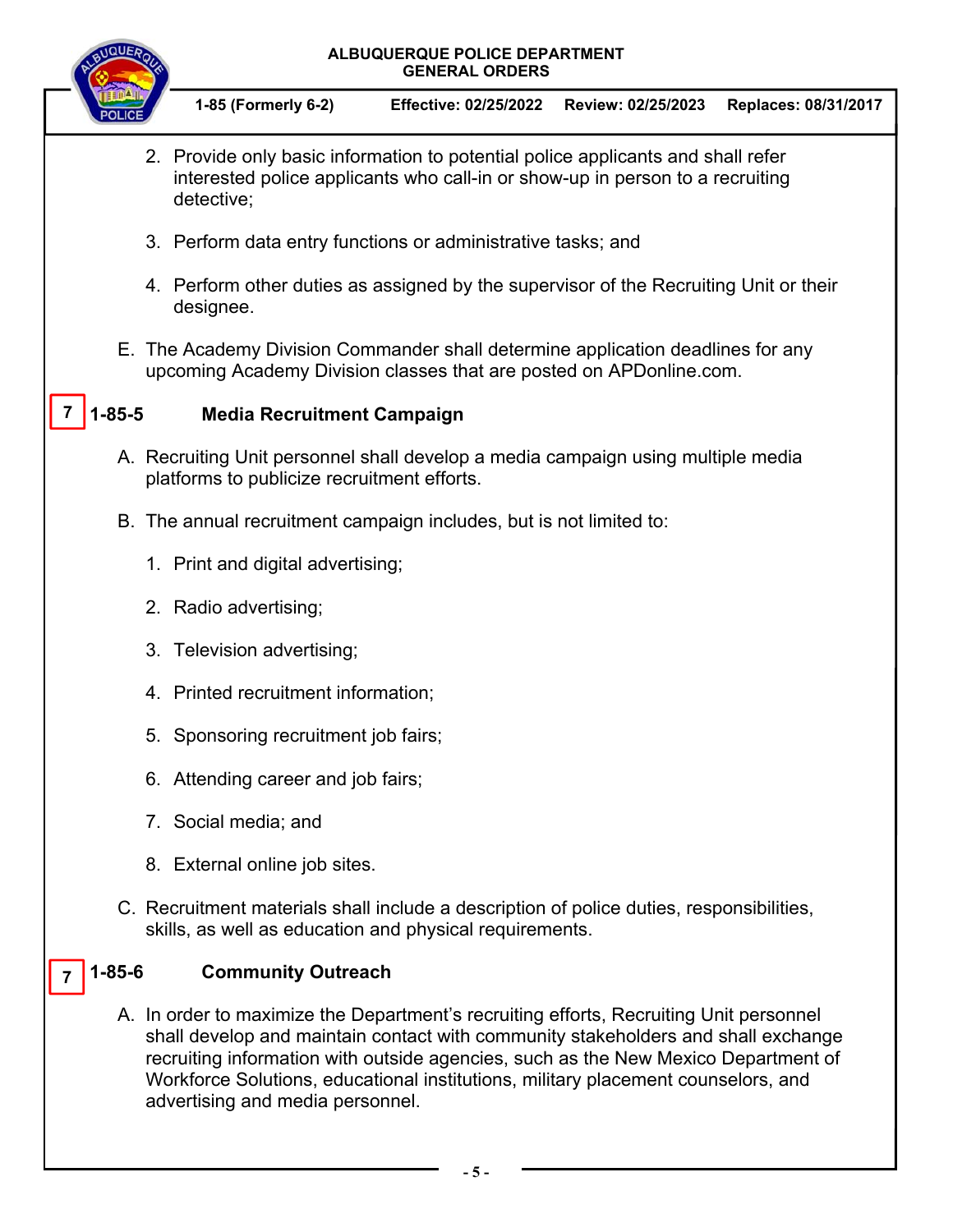

**1-85 (Formerly 6-2) Effective: 02/25/2022 Review: 02/25/2023 Replaces: 08/31/2017**

- 1. Recruiting Unit personnel shall consult with community stakeholders and Community Policing Councils (CPC) for recommendations to develop strategies to attract a diverse pool of applicants to apply for police officer and PSA positions in the Department.
- 2. Recruiting Unit personnel shall create and maintain sustained relationships with community stakeholders to enhance recruitment efforts.
- B. Career Fairs and Conferences
	- 1. Recruiting Unit personnel shall be paid for their participation in any career fair, conference, or other event consistent with Department policy and only upon approval from the Recruiting Unit Supervisor. Any free events shall be approved by the Recruiting Unit Supervisor prior to attendance.
		- a. Career fairs and conferences may be held in person or virtually.
	- 2. The Recruiting Unit Supervisor or their designee shall assign recruiters to attend career fairs and conferences.
		- a. The recruiters are responsible for preparing exhibits.
		- b. In cooperation with the Public Information Officer or their designee, public service announcements are sent to local radio and television stations when appropriate.
		- c. In the event a career fair or conference is out of town, the Recruiting Unit Supervisor shall maximize recruiting opportunities by determining if other career fairs or events are being held in the same area that would aid in attracting applicants. If events are identified, every effort should be made to attend the additional event(s).
		- d. Approval for and payment of expenses associated with travel shall follow Department policy regarding approval and payment.
- C. Conducting Career Fairs and Attending School Facilities
	- 1. Recruiting Unit personnel shall prepare students for a career in law enforcement as part of the Strategic Recruitment Plan by:
		- a. Conducting career fairs; and
		- b. Attending classes at high schools, colleges, vocational institutions, and similar educational facilities.

#### **1-85-7 Annual Reporting 7**

A. Recruiting Unit personnel shall prepare annual statistical reports of recruiting activities and outcomes, including the number of applicants, interviewees, selectees, and the extent to which the Unit was able to recruit applicants with needed skills; and